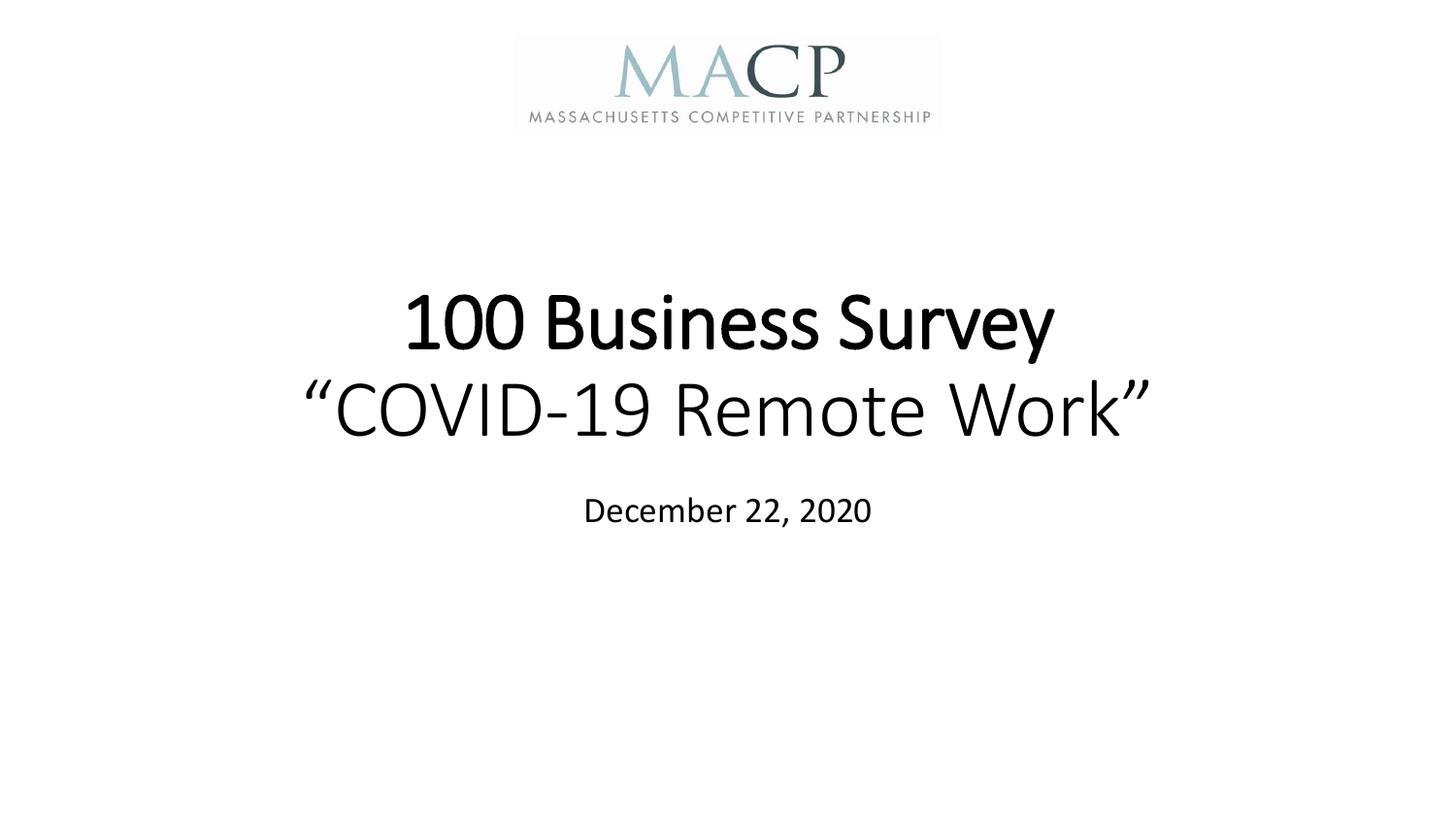### Survey Participants **122 companies**

#### *Representing 130,306 employees in MA*

- 48,605 employees are from 6 companies with over 5,000 employees
- 79,913 employees are from 65 companies with between 101 and 5,000 employees
	- 1,788 employees are from 51 companies with under 100 employees





48% of the December respondents also took the August survey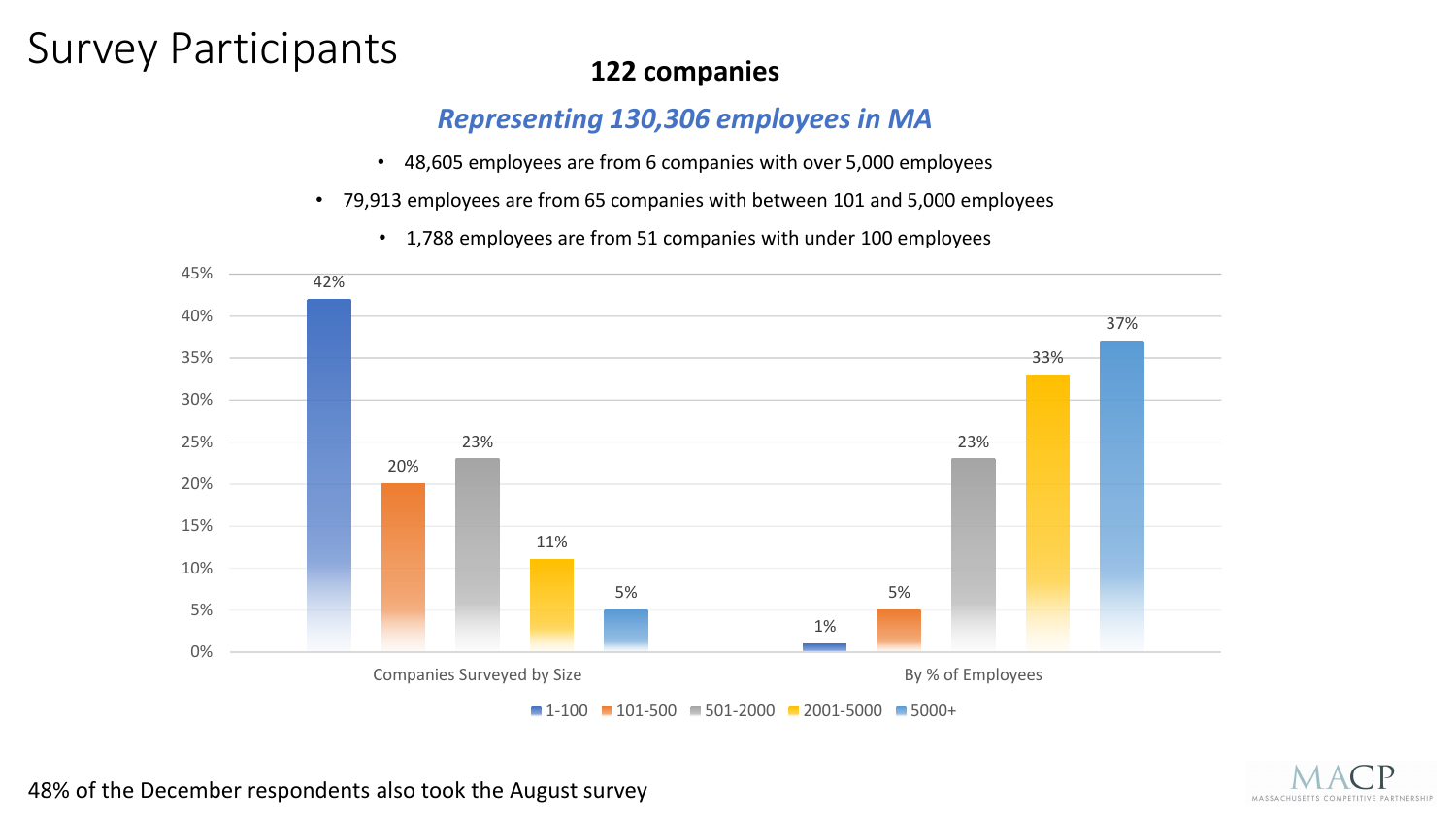#### Respondent Locations\*



Boston/Cambridge Suburban Outside 495



\*7% of companies did not provide this information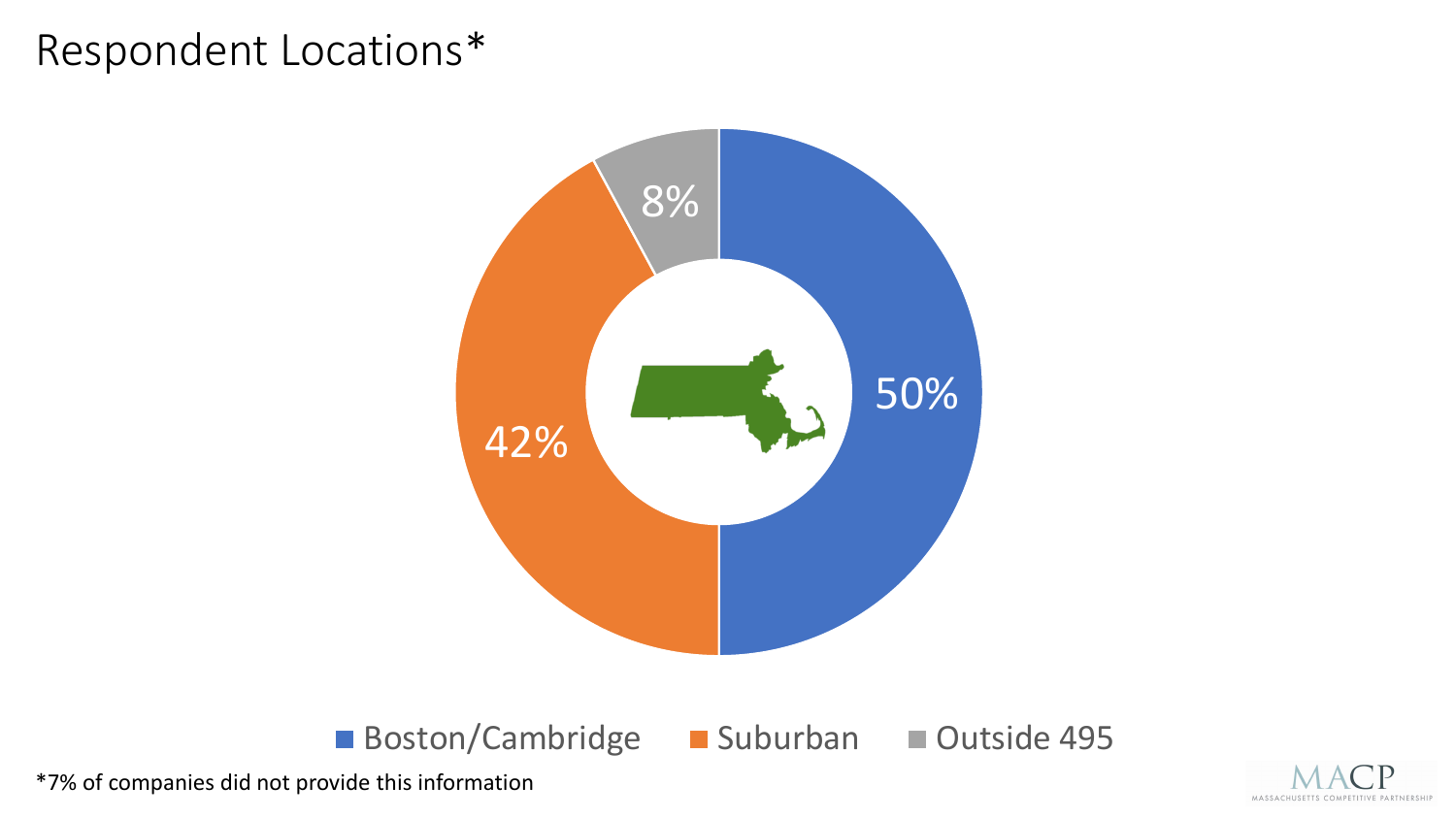#### Industries Represented

Industries by Employees Represented



- **Finance and Insurance**
- **Manufacturing**
- **Professional, Scientific, and Technical Services**
- Information
- **Utilities**
- **Retail Trade**
- All Remaining

#### By Number of Companies



- **Professional, Scientific, and Technical Services**
- Information
- Finance and Insurance
- **Manufacturing**
- Other Services (except Public Administration)
- **Health Care and Social Assistance**
- **All Remaining**

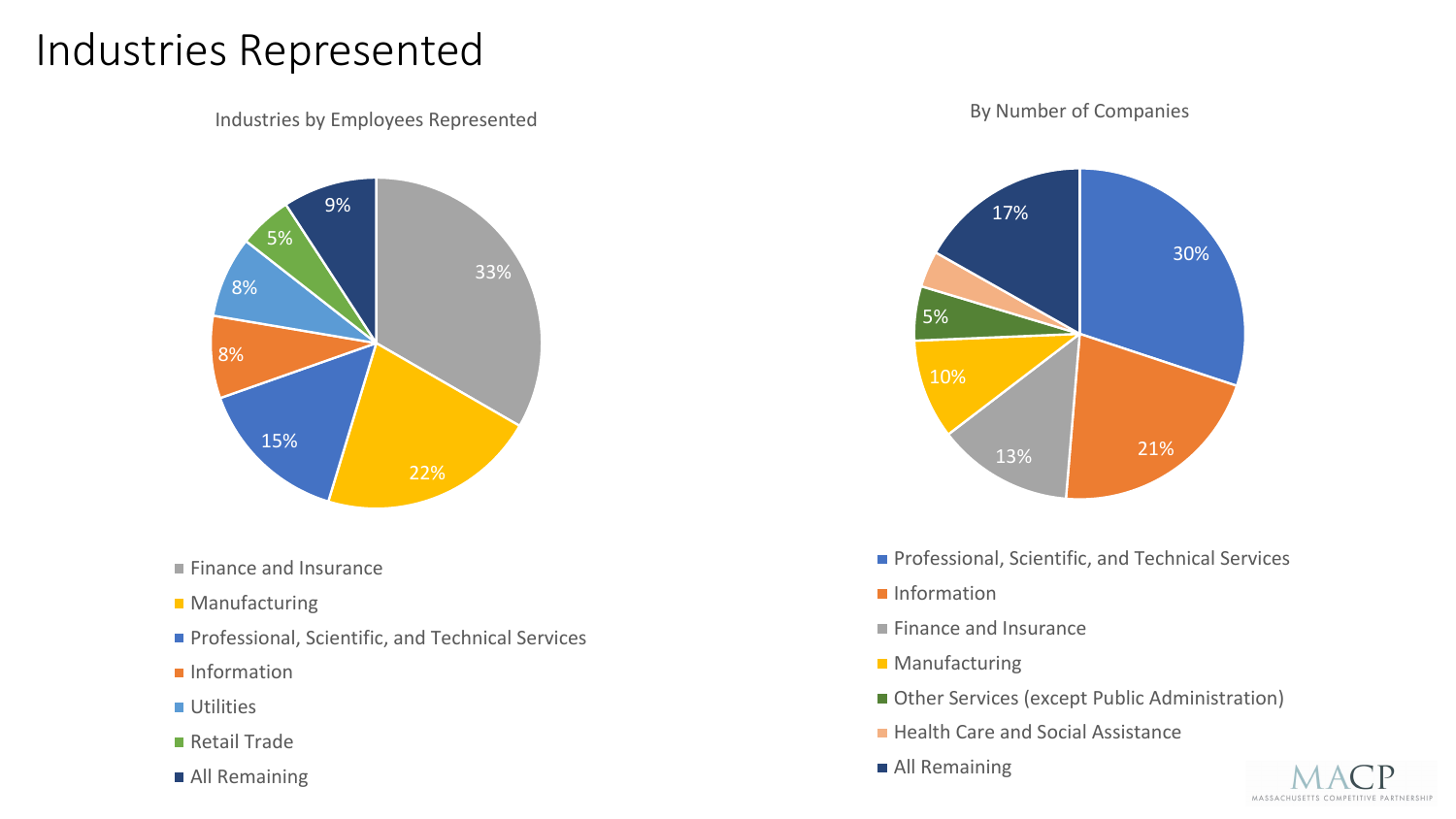#### Total Employees Working from Home



**90%** of companies report **OVER HALF** of employees are currently working from home.



\*Post-vaccine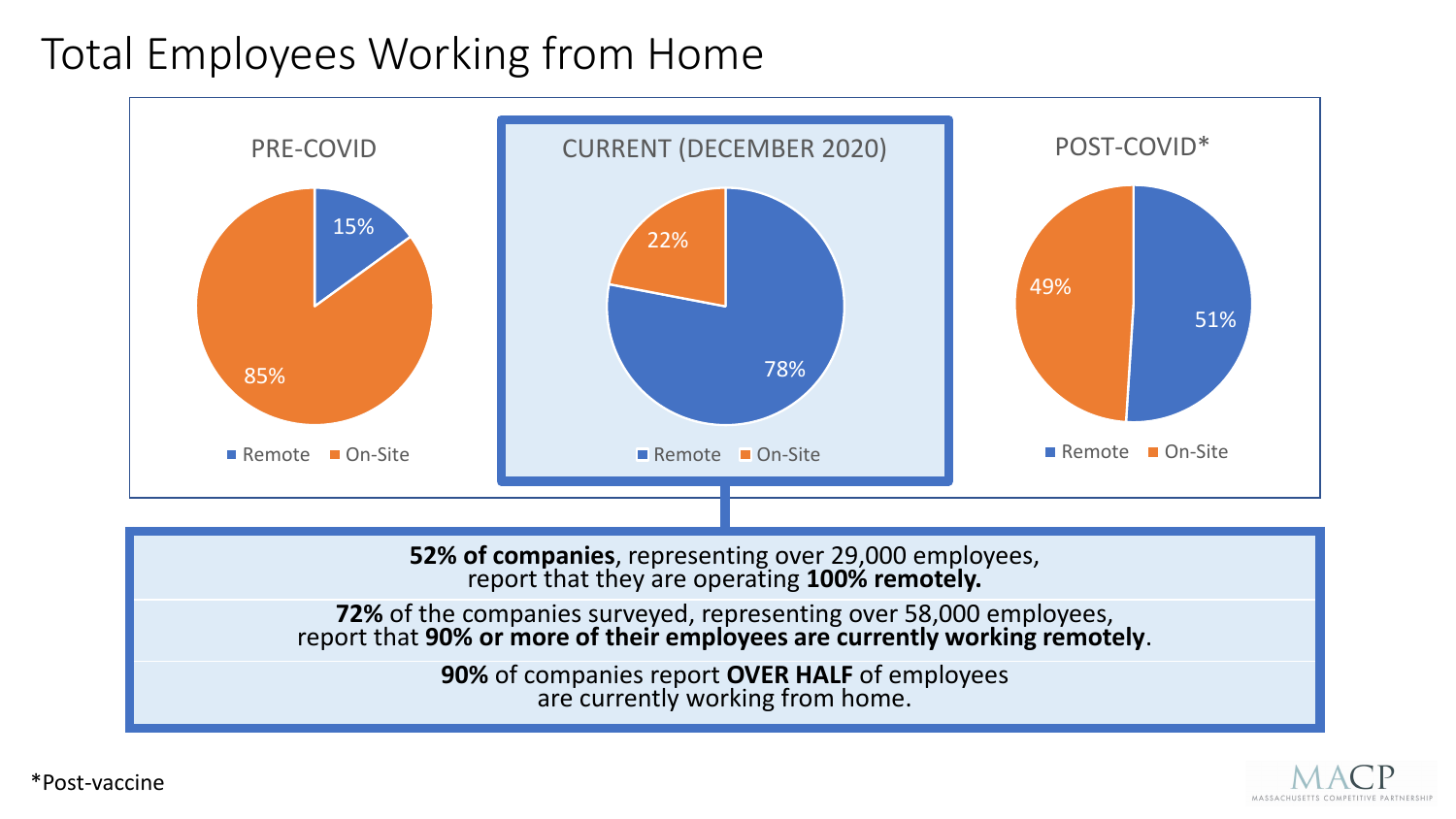#### Remote vs On-Site: December compared to August



\*48.3% of the companies for both surveys are the same. Further comparisons with August results in Appendix

MASSACHUSETTS COMPETITIVE PARTNERSHIP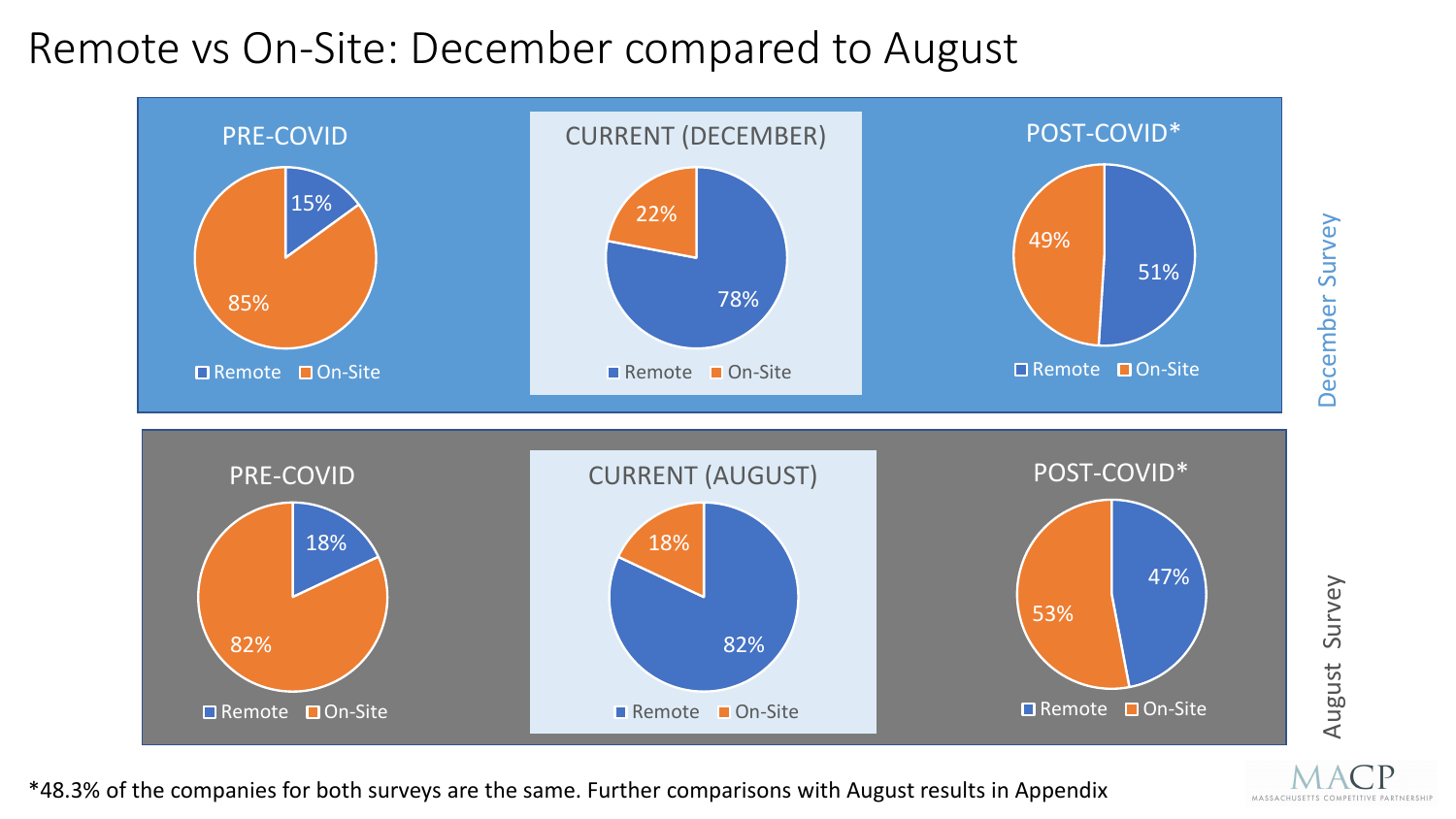#### Working Remotely by Company Size + Geography

|                          | <b>Pre-COVID</b><br><b>REMOTE</b> | <b>Currently</b><br><b>REMOTE</b> | <b>Post-COVID</b><br><b>REMOTE</b> |
|--------------------------|-----------------------------------|-----------------------------------|------------------------------------|
| <b>Company Size</b>      |                                   |                                   |                                    |
| $1 - 100$                | 15%                               | 88%                               | 49%                                |
| 101-500                  | 15%                               | 90%                               | 58%                                |
| 501-2000                 | 18%                               | 85%                               | 55%                                |
| 2001-5000                | 17%                               | 67%                               | 46%                                |
| $5001+$                  | 10%                               | 81%                               | 52%                                |
| Total                    | 15%                               | 78%                               | 51%                                |
| <b>Company Location*</b> |                                   |                                   |                                    |
| Boston/Cambridge         | 16%                               | 81%                               | 50%                                |
| Suburban                 | 13%                               | 71%                               | 54%                                |
| Outside of 495           | 13%                               | 91%                               | 45%                                |

\*Company Location total does not equal total of survey because of 7% of respondents that did not provide their location

Percentages in each category are based upon aggregated employee counts

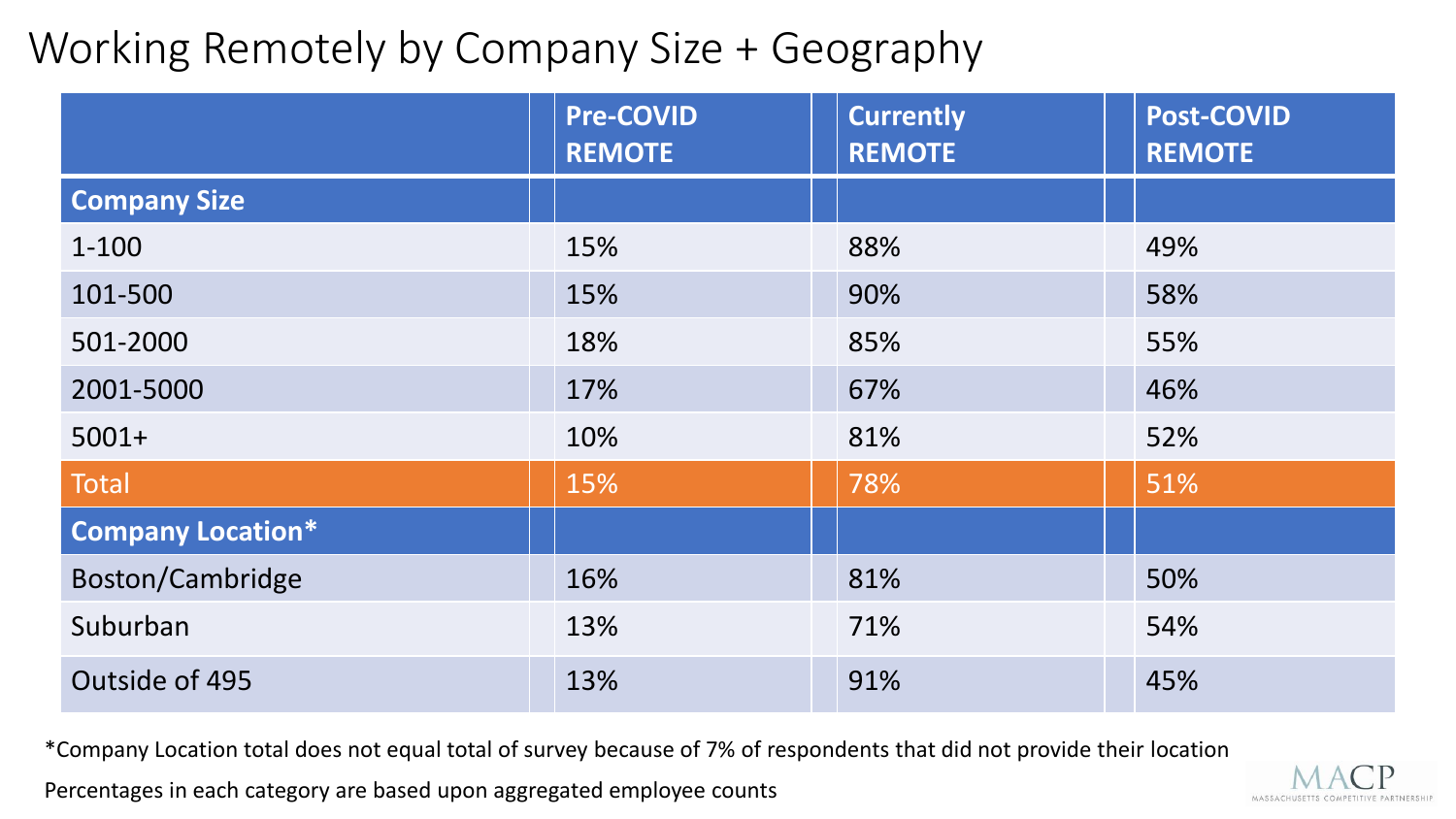### Most Who Can Remotely, Are Working Remotely



#### **By Size and Location**

|                         | % Employees On-Site<br><b>Who Could Be Working</b> |
|-------------------------|----------------------------------------------------|
| <b>Company Size</b>     | <b>From Home</b>                                   |
| $1 - 100$               | 32%                                                |
| 101-500                 | 26%                                                |
| 501-2000                | 4%                                                 |
| 2001-5000               | 10%                                                |
| $5001+$                 | 3%                                                 |
| <b>Average</b>          | 7%                                                 |
| <b>Company Location</b> |                                                    |
| Boston/Cambridge        | 9%                                                 |
| Suburban                | 2%                                                 |
| Outside of 495          | 15%                                                |

Percentages in each category are based upon aggregated employee counts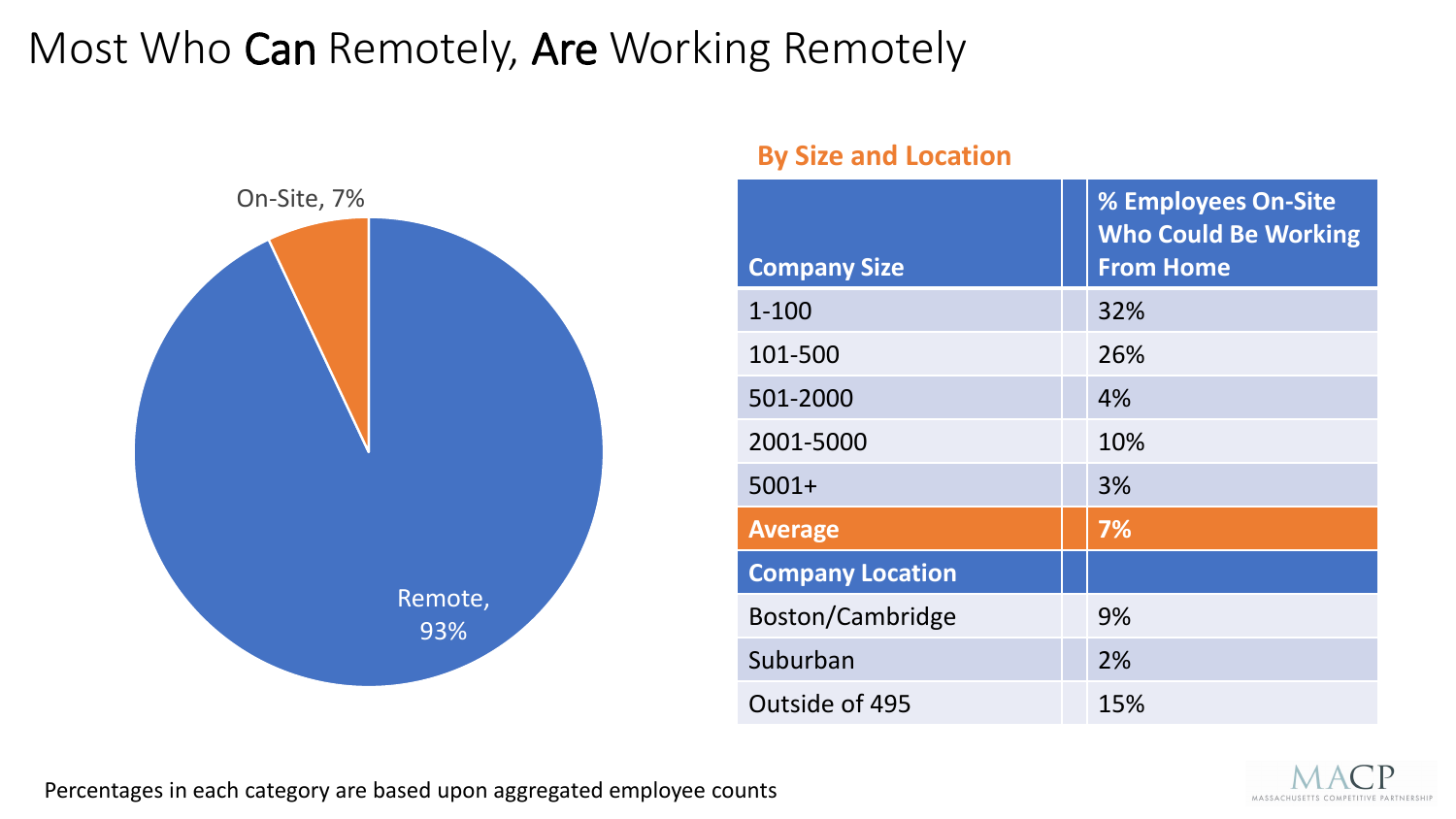#### Return to Work Estimates

% of Workforce to Return By…

22% 49% 61% 81% December 2020\* July 2021 September 2021 2022 **Companies** anticipate that almost **half of their workforce will return by July**, and over **80% in 2022**.

\*Reflects percentage of employees working remotely Percentages for each date are based upon aggregated employee counts

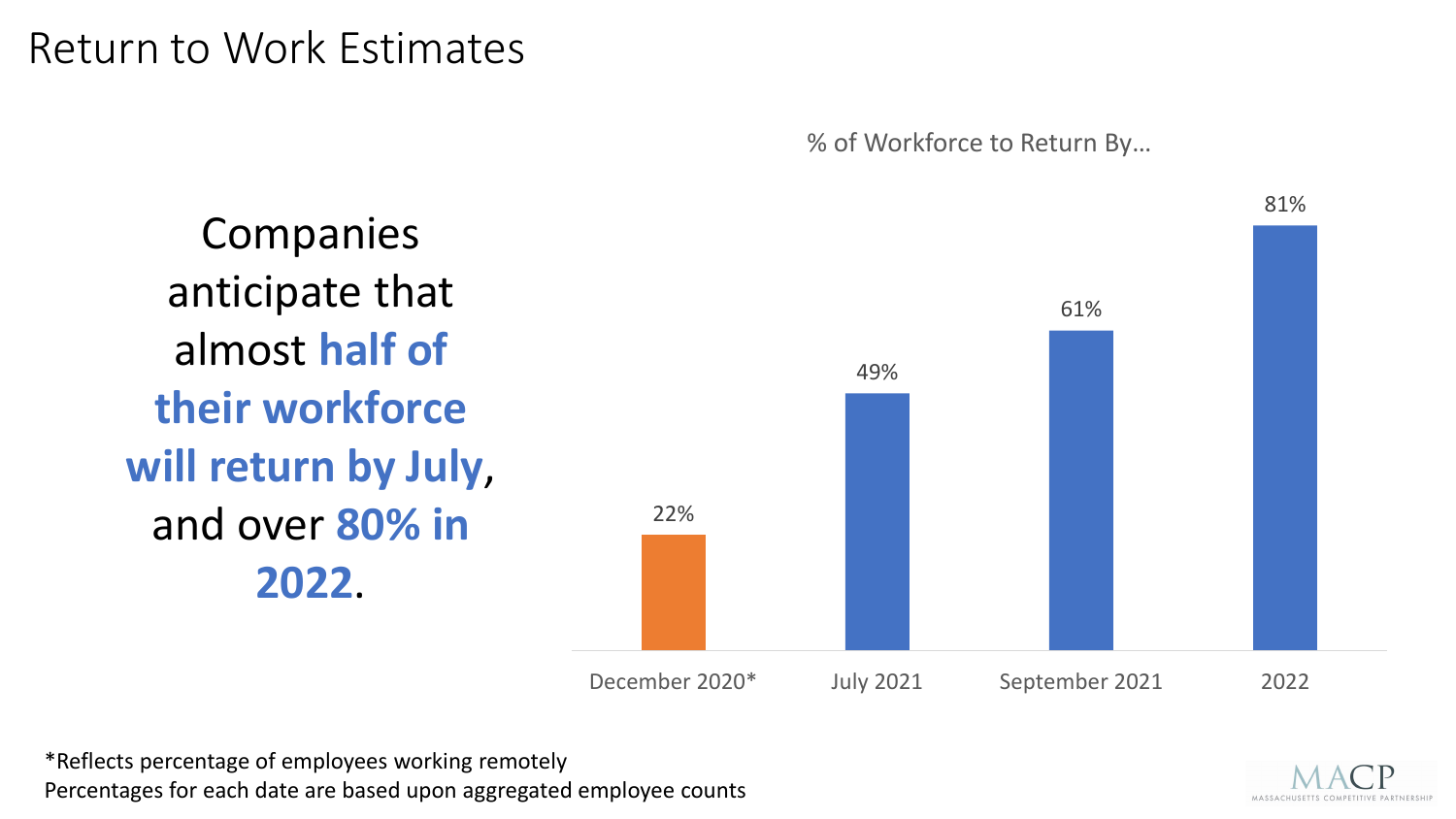#### Top Factors\* Impacting Employers Return to On-Site Decisions

|                                              |                                                        | Availability of childcare +      | <b>Public transportation</b><br>safety and availability<br>20% |            |
|----------------------------------------------|--------------------------------------------------------|----------------------------------|----------------------------------------------------------------|------------|
|                                              |                                                        | Opening of schools<br>38%        | Improved rapid testing<br>results<br>18%                       |            |
| Waiting for a treatment or<br>vaccine<br>78% | <b>Waiting for infection</b><br>rates to reduce<br>52% | <b>Employee sentiment</b><br>38% | <b>Further</b><br>government<br>guidance<br>13%                | None<br>7% |

\*Survey respondents could select up to 3

\*\*Availability of childcare + Opening of schools is a combined total of two provided factors

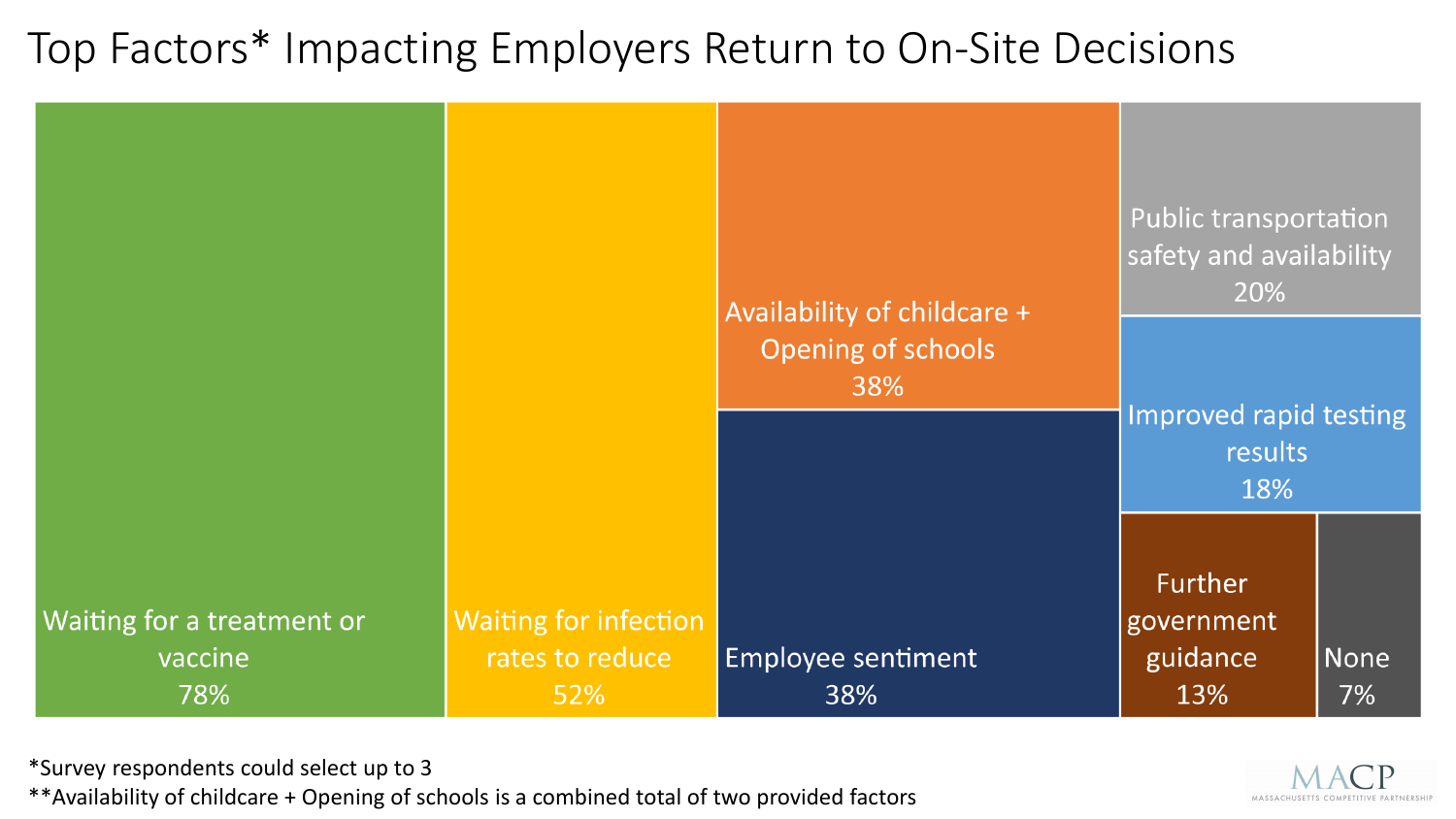Public Transportation is a Top Factor for Boston Businesses

**39%** of companies located in **Boston/Cambridge**  identified **"Public transportation safety and accessibility"**  as a top factor for returning on-site**.** 

#### Boston/Cambridge Companies



**Public Transportation is a top factor** 

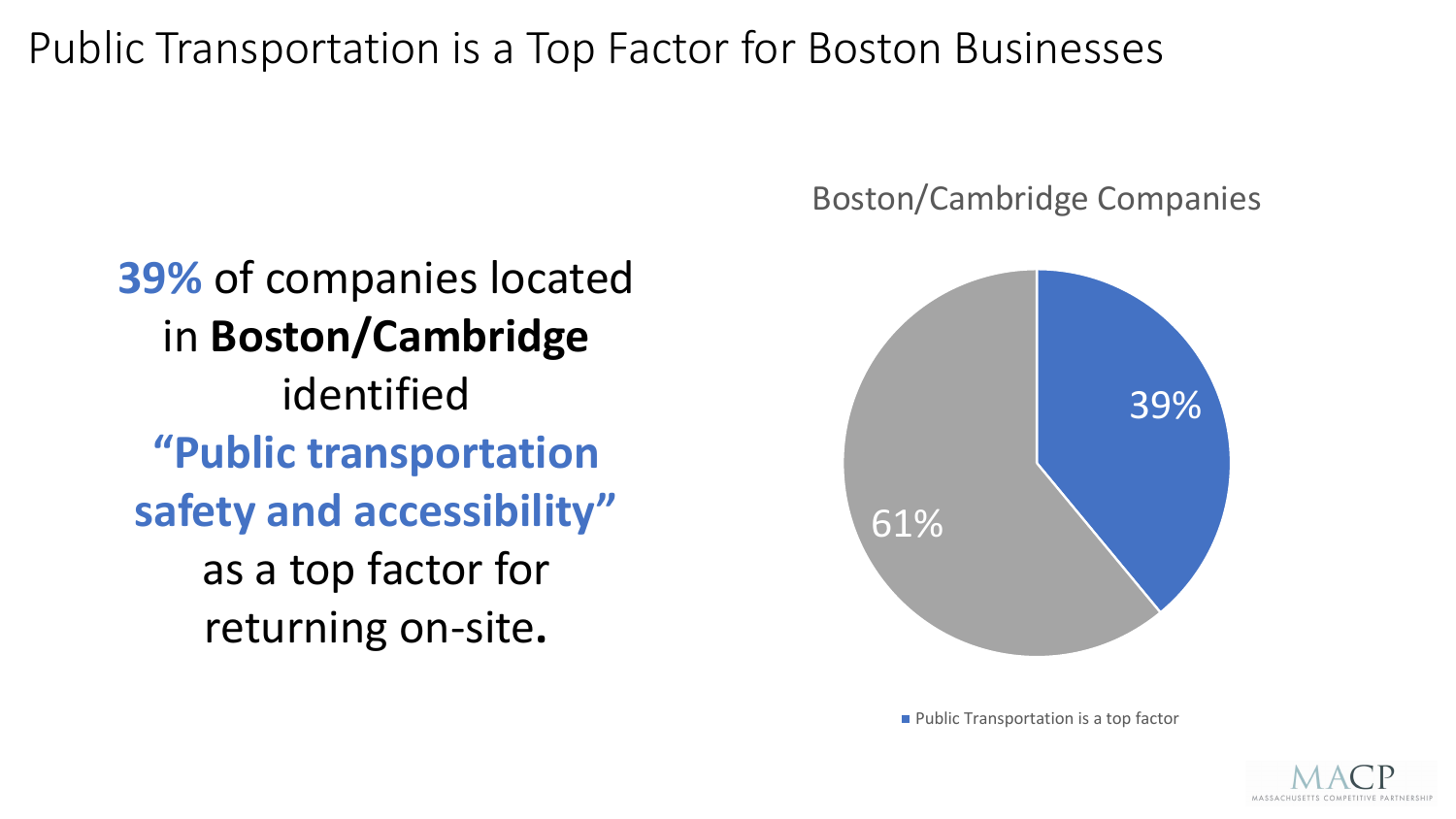#### **75%** of companies are **not currently testing** employees.



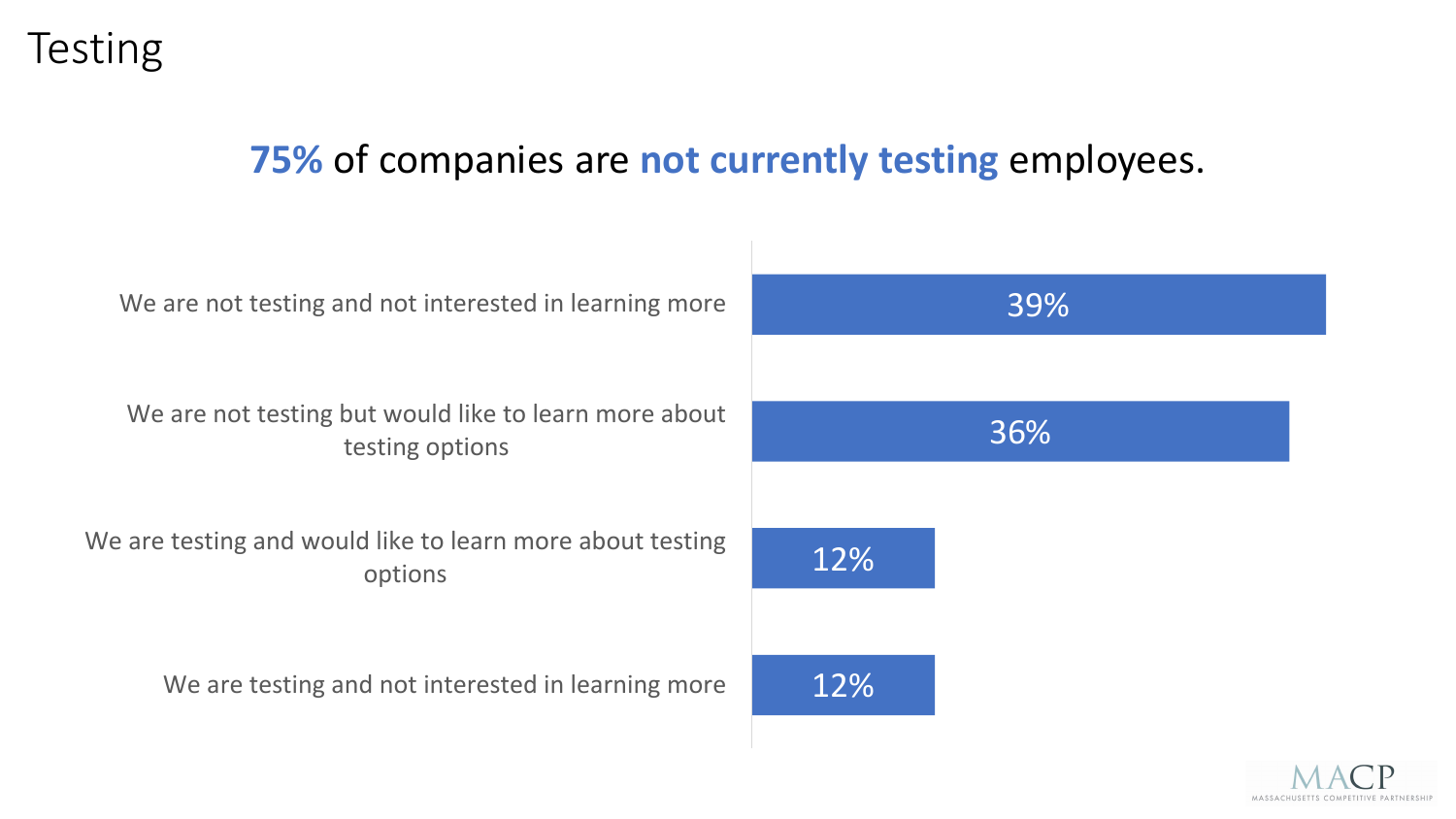### Summary of Longer-term Considerations

| 28% of                       | Moving from MA and/or<br>Moving jobs from MA | 28%             | 72% |
|------------------------------|----------------------------------------------|-----------------|-----|
| companies<br>report they     |                                              |                 |     |
| are<br>considering           | <b>Reducing space</b>                        | 38%             | 62% |
| moving                       |                                              |                 |     |
| space and/or<br>jobs out-of- | Relocating to suburbs*                       | 14%             | 86% |
| state.                       | ■ Considering                                | Not Considering |     |

\*Companies outside of the city/already in the suburbs were offered the option to respond "not applicable"

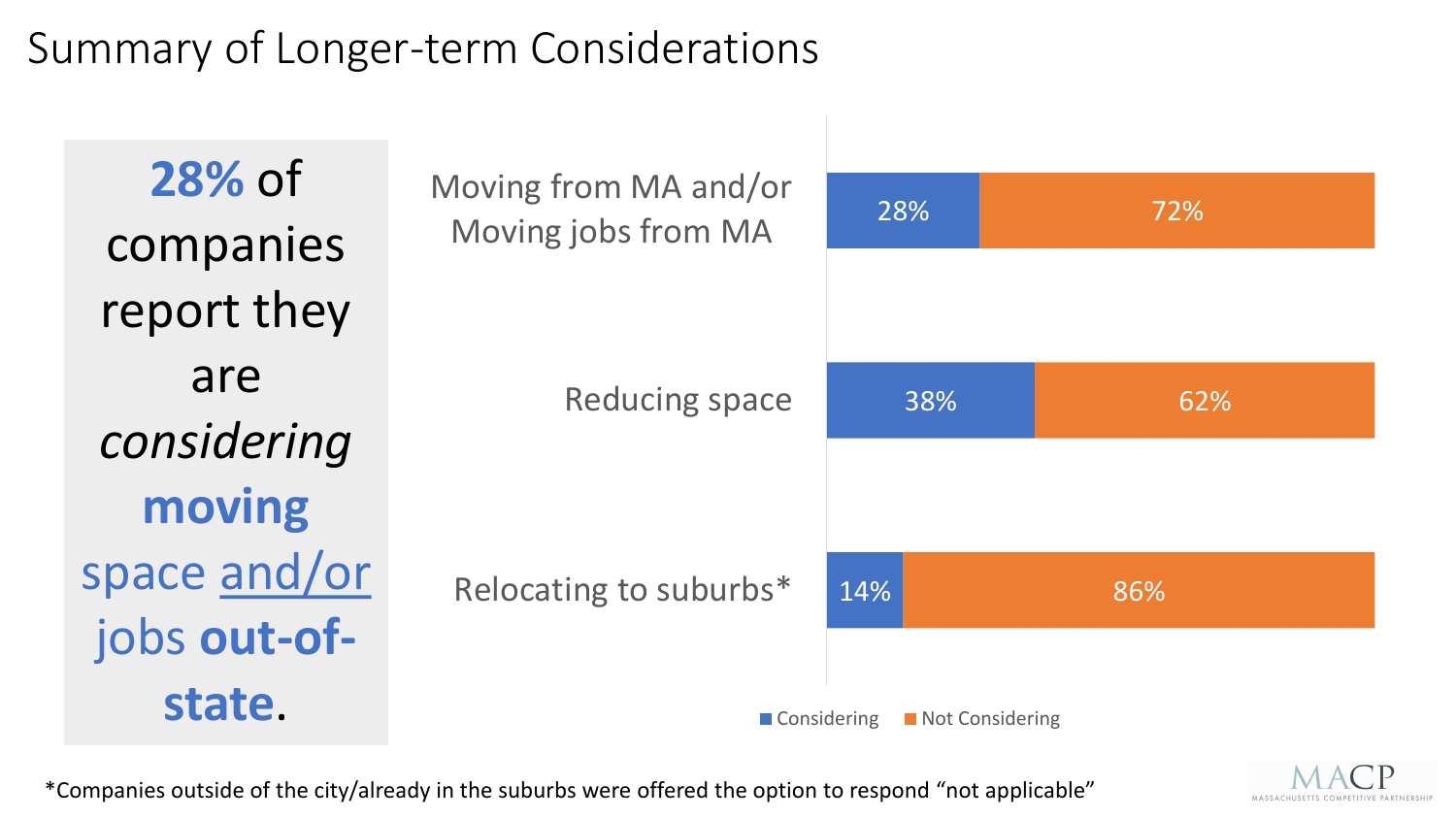### Estimation of Employment/Hiring Levels

to pre-COVID levels? **66%** of companies reported that their employment levels have already returned to (or exceeded) their **pre-COVID levels**.

**3%** report that employment levels will **never return**.

### When do you predict your employment levels will return



MASSACHUSETTS COMPETITIVE PARTNERSHI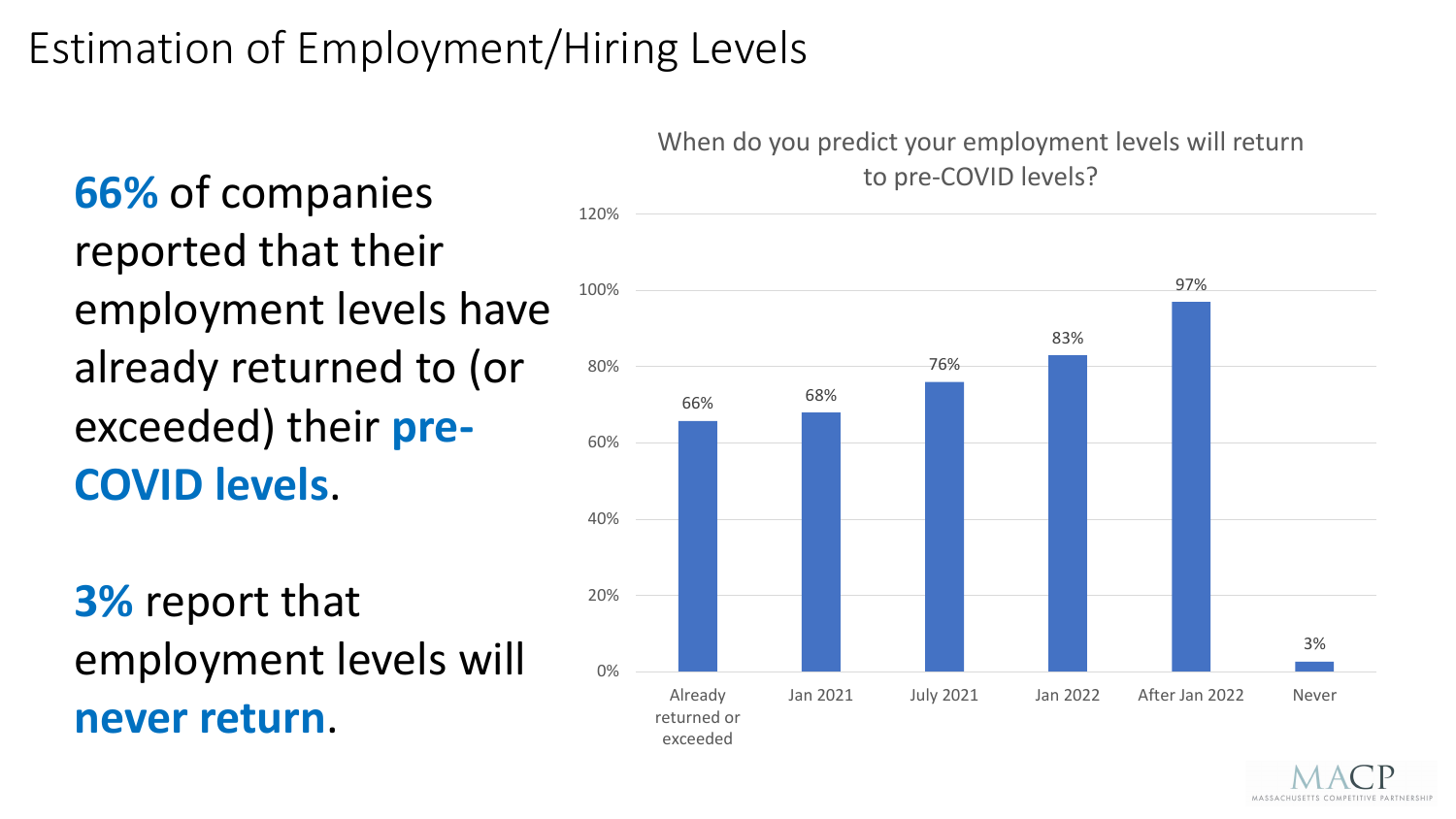

## Thank You

#### Survey organized by the Massachusetts Competitive Partnership (MACP) with support from:



**MASS TECHNOLOGY LEADERSHIP COUNCIL** 



Dedicated to Growth... Committed to Action



NAI

MASSACHUSETTS BUSINESS ROUNDTABLE

OMMERCIAL REAL DEVELOPMENT ASSOCIATION











Survey was conducted between November 19 and December 8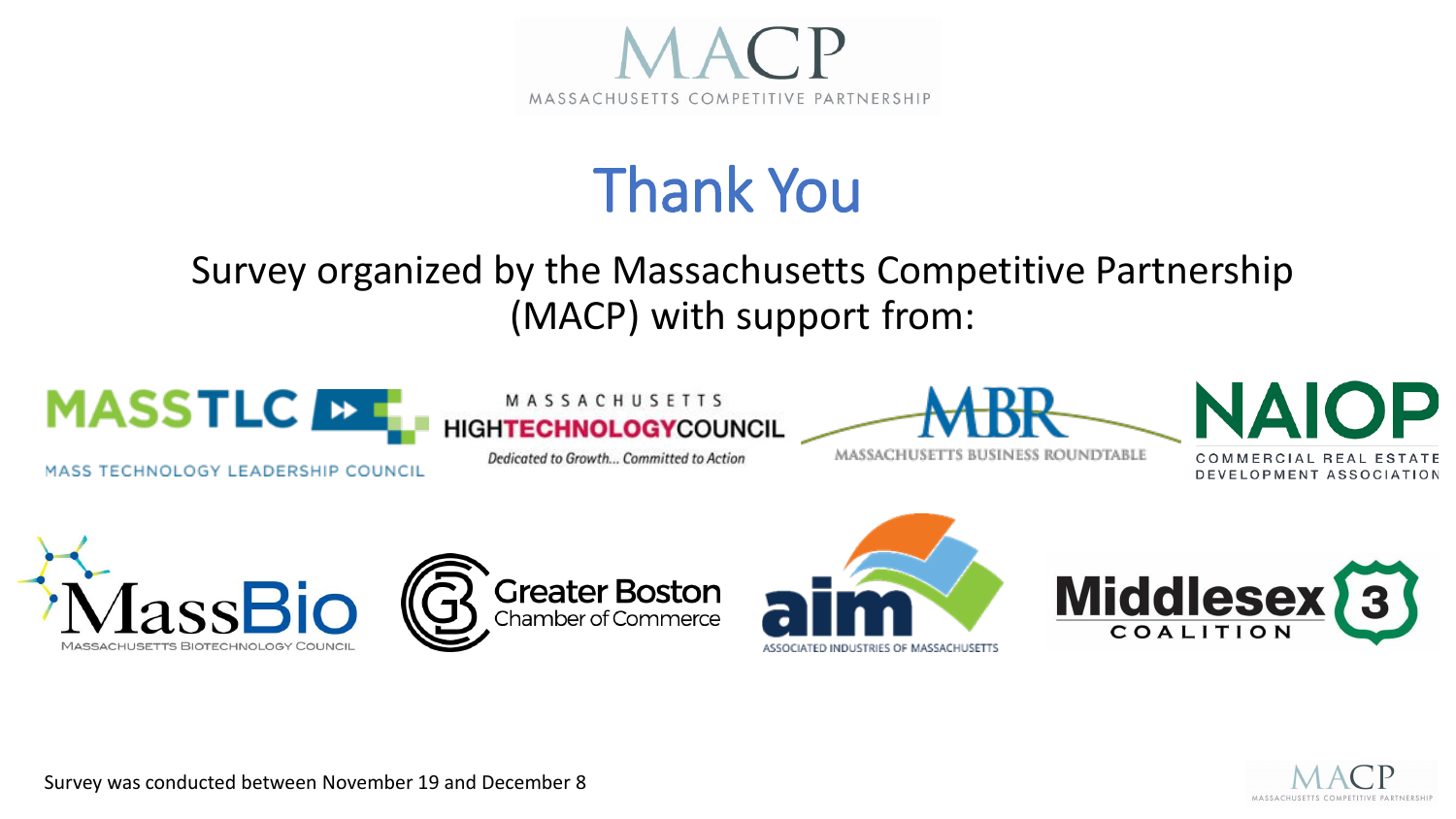# Appendix

Comparison to August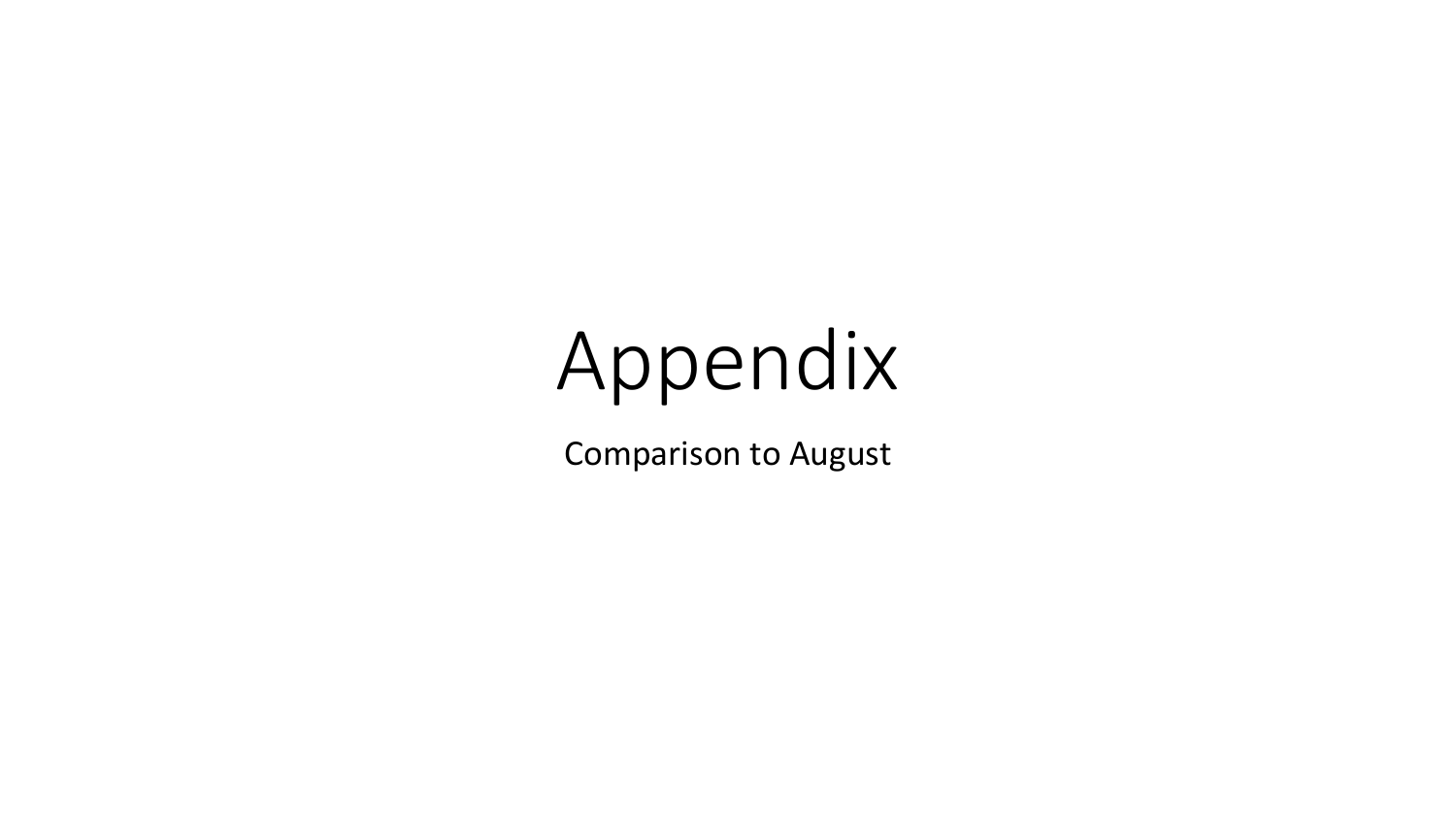#### December & August Comparison

48% of the December respondents also took the August survey; 52% of respondents were different

| <b>December</b>                                   | <b>August</b>                                     |
|---------------------------------------------------|---------------------------------------------------|
| 122 companies                                     | 106 companies                                     |
| Representing 130,306 employees in MA              | Representing 127,229 employees in MA              |
| Pre-COVID WFH: 15%                                | Pre-COVID WFH: 18%                                |
| Current (December) WFH: 78%                       | Current (August) WFH: 82%                         |
| Post-COVID WFH: 52%                               | Post-COVID WFH: 47%                               |
| 93% of employees who can work remote are WFH      | 98% of employees who could work remote were WFH   |
| Triggers to return:                               | Triggers to return:                               |
| Availability of childcare 15%                     | Availability of childcare 25%                     |
| Opening of schools 23%                            | Opening of schools 38%                            |
| Public transportation safety and availability 20% | Public transportation safety and availability 23% |
| Waiting for infection rate to reduce 52%          | Waiting for infection rate to reduce 40%          |
| Improved rapid testing results 18%                | Improved rapid testing results 13%                |
| Waiting for a treatment of vaccine 78%            | Waiting for a treatment of vaccine 44%            |
| <b>Employee sentiment 38%</b>                     | <b>Employee sentiment 44%</b>                     |
| Further government guidance 13%                   | Further government guidance 16%                   |
| None 7%                                           | <b>None 22%</b>                                   |